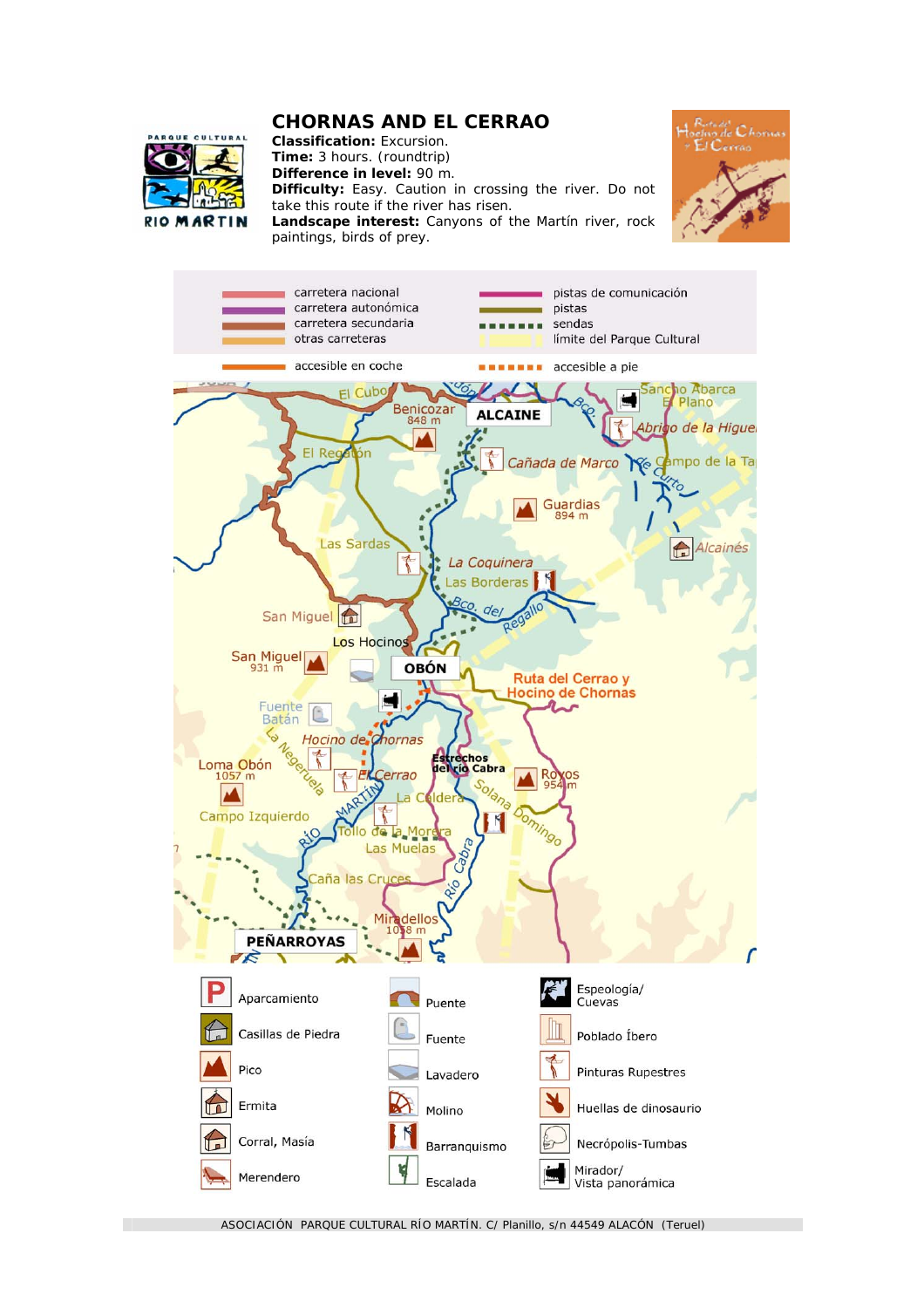The route starts from Obón, follows through the canyons at the top of the Martín river, to the Hocino de Chornas and Cerrao area, and there rock paintings are featured.

A narrow path opens on the left side of the road. Before going up to the village, we will cross the cemetery on our left. Soon after, we will get to a lookout on the Martín river, where the Cabra river flows into it. From this point, the track descends to the bed of the Martín river, where it turns into a path.

Once we reach the riverbed, we will follow the left side of the Martín river upwards. We will cross the river twice, until we reach the Batán spring, where the Obón Cultural Association and community set up a comfortable welcome point. There, we can rest under the shade of the poplars and rock clusters channeling the river.

Continuing on the left side, we will follow the path upwards, to another cluster of rocks and to the opening of a ravine. At the top are fenced cavities-the Hocino de Chornas-and rock paintings. We will climb a winding path to the rock passage. An iron staircase anchored to the rock will lead us to the cavities. The protection fences prevent unauthorized access, and make it difficult to detect the black-colored paintings from the outside. Continuing on the same path, we will reach another ravine in 10 minutes time. Here, we will explore the Cerrao shelter, which also features rock paintings. These paintings, mostly of archers, can be clearly identified from the fence.

From Cerrao, the same track takes us back to Obón.

## **How to get there?**

Go from Zaragoza to Muniesa on A-222. Take the junction towards Alcaine and Obón on TE-V-1145 when near Cortes de Aragón.

From Montalbán, on A-222, passing through Hoz de la Vieja, you will get to Cortes de Aragón. From there, take the junction indicated in direction of Alcaine and Obón.

**Any marked path in the Park will allow visitors to access places of great ecological and environmental value and to see a number of rock paintings - World Heritage sites protected by law.** 

**Please remember that everyone has not only the right to enjoy nature but also the obligation to preserve it.**



The shelters with rock paintings and archeological sites feature a protection fence. Authorized guides are required for visits. Contact phone numbers can be found in the town halls, tourist offices or interpretation centers of the villages which constitute the Cultural Park.



Please contribute to the preservation of rock paintings. Don't touch or throw water on them and respect the protection fences. Please remember, they are part of the unique but frail heritage of the past; we have to protect them if we want to continue to enjoy them in the same environment in which they were created thousands of years ago.



Archeological and/or palaeontologic prospecting and excavation without the necessary permits is strictly prohibited, according to law 3/1999 of the Aragonese Cultural Heritage. Please contribute to the preservation of the historical, cultural and ethnographic heritage of the Park.